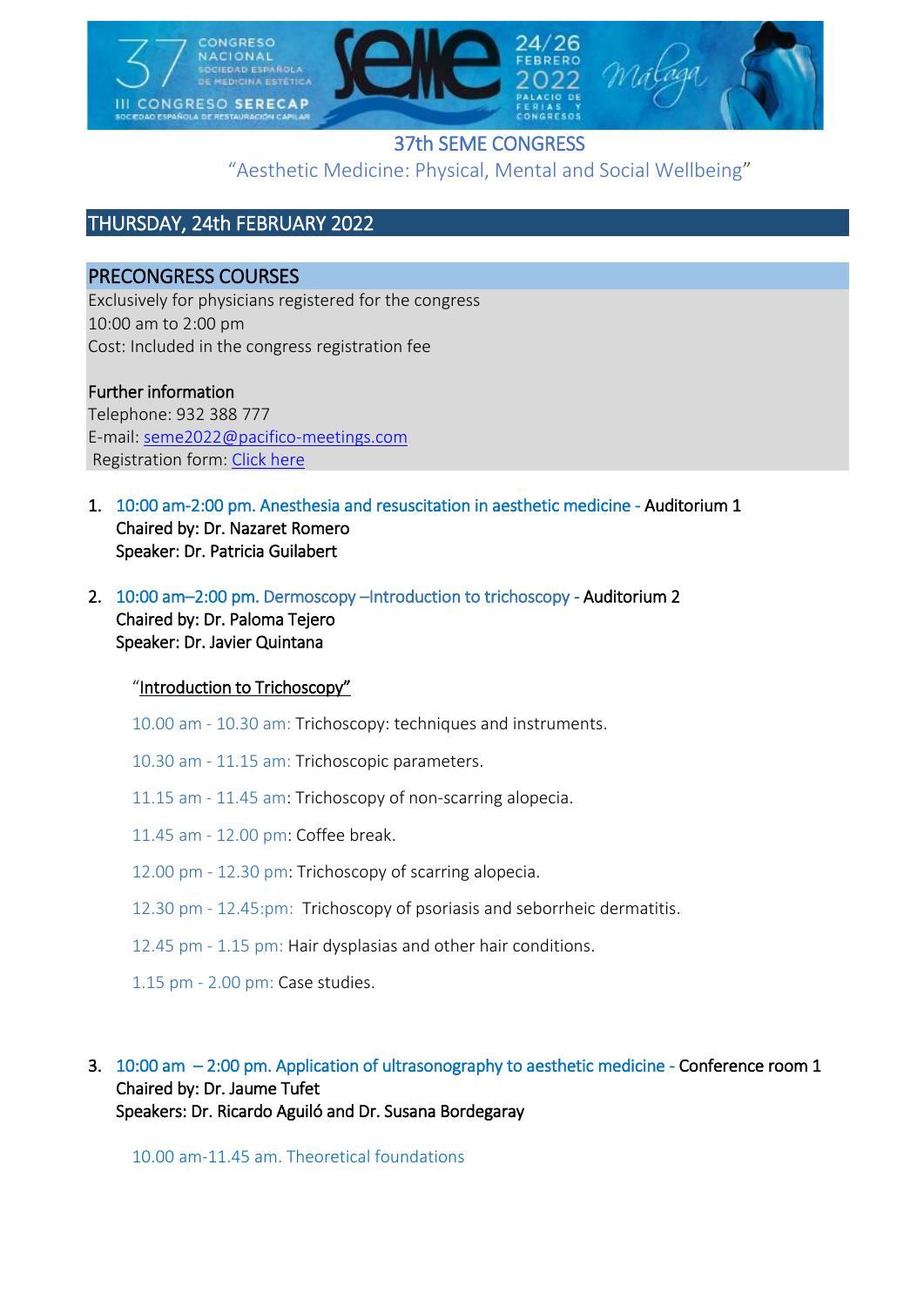

#### 1-Overview

2-Introduction to the physical principles of ultrasonography. Dr. Susana Bordegaray

3-Basic ultrasonography of the skin and skin appendages. Dr. Ricardo Aguiló

4-Applications of ultrasonography in nonsurgical aesthetic medicine. Dr. Susana Bordegaray

5-Applications of ultrasonography to facial aesthetic medicine facial. Dr. Ricardo Aguiló

#### 11:45 am - 12.15 pm. Break

12.15 pm -2.00 pm Interactive case analysis

6-Interactive case report session. Dr. Ricardo Aguiló and Dr. Susana Bordegaray

1.00 pm-2.00 pm Hands-on session

7- Ultrasonographic practice. Use of phantoms. Becoming acquainted with ultrasonographic equipment and probes.

# 4. 10.00 am -2.00 pm. Creating a business plan for an aesthetic medicine practice - Conference room 2

#### Chaired by: Dr. Eduardo De Frutos

10.00 am -10.45 am "Introduction. Business strategies" Dr Eduardo de Frutos

10.45 am -11.15 am "Business lifecycles. Is now the right time for aesthetic medicine?" D Abel Fernández

11.15 am -12.00 pm "Establishing a Price strategy" D Abel Fernández

12.00 pm-12.15 pm Break / Debate

12.15 pm -1 pm "The foundations of marketing. How to present your value proposition in the social media" D David Gracia

1.00 pm-2.00 pm: "Detecting and retaining talent inside your work team" Dr Diogo Figueiredo

#### 5. 10.00 am- 2.00 pm. Setting up a quality model in aesthetic medicine clinic – Multipurpose room 1 Chaired by: Dr. Concha Fuentes Speakers: Dr. Isidre Martí and Dr. Alicia Martínez

- 1.- Introduction to the concept of quality
- 2.- The concept of quality in healthcare
- 3.- Leading quality management models in healthcare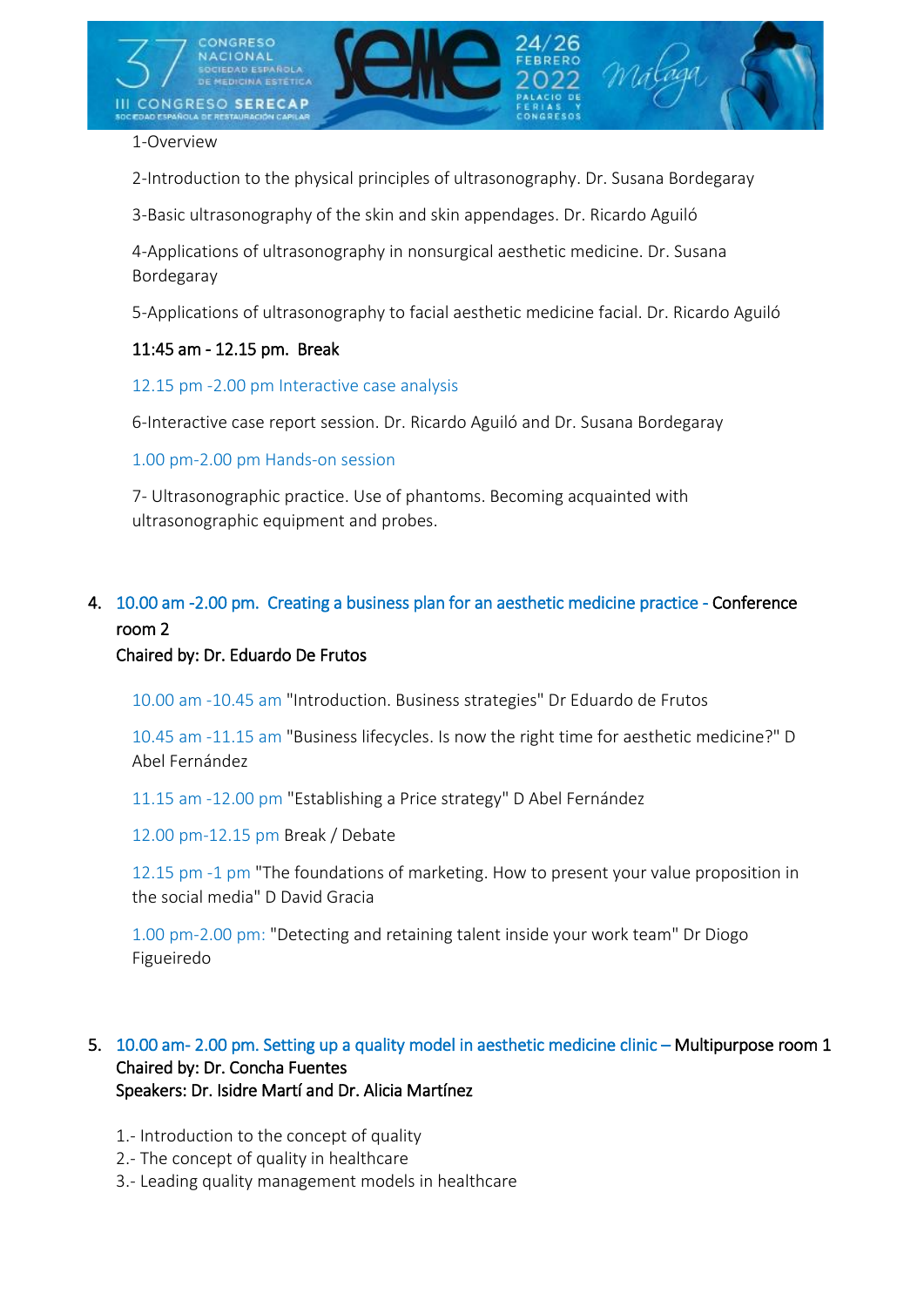

- 4.- The pillars of healthcare quality
- 5.- Definition of an aesthetic medicine unit
- 6.- Process-based management
- 7.- Process maps for an aesthetic medical unit
- 8.- Quality models for an aesthetic medical unit
- 9.- Implementation of a quality model

# 6. 10.00 am -2.00 pm. Medical-aesthetic techniques used in hair medicine – Exhibition room Chaired by: Dr. Javier Pedraz

10.00 am -11.00 am Use of micropunctures in hair treatments. Dr. David Martínez Sampayo.

11.00 am -12.00 pm Low-intensity laser: principles and application to alopecia. Dr. Fernando Bermúdez and Dr. Antonella Tosti.

12.00 pm-1.30 pm. Endoret® PRGF in androgenetic alopecia: Clinical evidence. Dr. Pedro Heredia.

1.30 pm -2.00 pm Hair mesotherapy with dutasteride. Dr. Javier Pedraz

7. 10:00 am – 2.00 pm Aesthetic medicine emergencies – Clinical demonstration (3 boxes) \*Limited seating capacity. Reservations by order of registration.

### Chaired by: Dr. Ana Rosa González

Speakers: Dr. Joaquina Louro, Dr. Amparo González Blanco and Sara López Martínez

10:00 am -10:15 am Welcome. Workshop relevance 10:15 am-11.15 am Presyncope dizziness-Syncope:

- Angina pectoris/AMI/VF
- Epileptic seizures
- Anxiety crises
- Hipo/hyperglycemia
- Hypertensive/vasovagal syncope
- 11.15 am-12.00 pm Urticaria-Angioedema-Anaphylactic shock

12.00 pm-12:15 pm Debate-Break

12:15 pm-1:45 pm CPR in the COVID-19 era:

- PPE as protection against droplet transmission
- Chest compressions and aerosol-related risk of transmission
- Use of self-inflatable bag mask
- Use of viral filters
- Use of an AED
- Clinical simulations

1.45 pm-2.00 pm Debate. Adjourn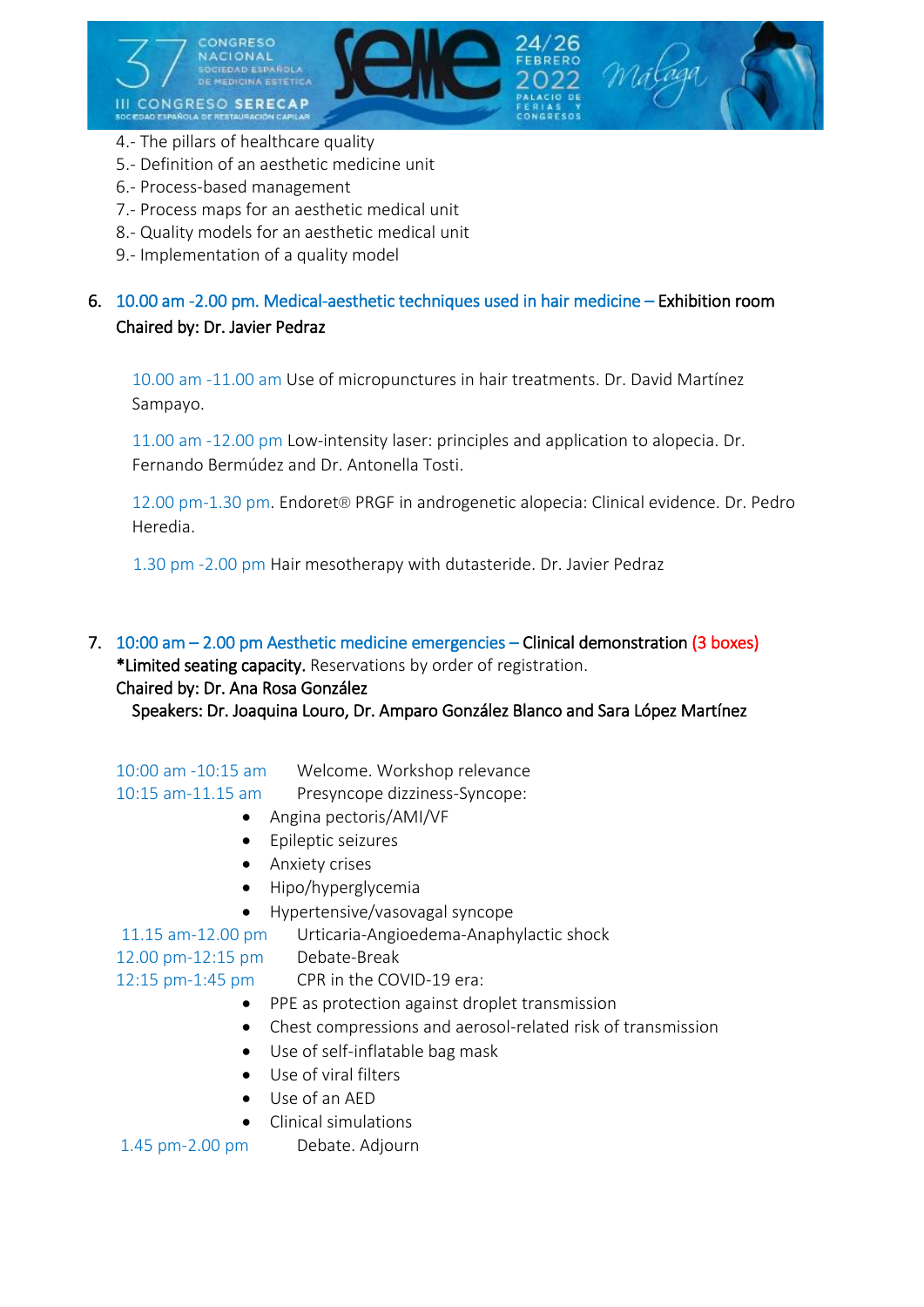

# 37th SEME CONGRESS – SCIENTIFIC PROGRAMME "Aesthetic medicine: Physical, Social and Mental Wellbeing"

1:00 pm-3.00 pm. Registration and delivery of conference materials

3.00 pm-3.15 pm. Auditorium 1 Opening ceremony

3.15 pm-3.30 pm. Auditorium 1 Introduction to the Proyecto Solidario Award (NGO) 2021 Dr. Carmen Fernández Award presentation: Best article in the SEME journal and Dr. Juan Ramón Zaragoza Award. Dr. Fernando Garcia, Dr. Justo Alcolea, Dr. Alberto Morano and Dr. Concha Obregón

### 3.30 pm-4.30 pm. Auditorium 1

Opening lecture Chaired by: Dr. Petra M Vega, Dr. Sergio Fernandez, Dr. Carmen Fernandez Beauty and elegance: feeling young regardless of age Ms Nieves Álvarez

# 4.30 pm-6.30 pm. Auditorium 1 SESSION I. Botulinum toxin: latest indications and new developments

Chaired by: Dr. Fernando García Monforte and Dr. Paloma Tejero

- New botulinum toxins: what do they contribute? Dr. Patricia Ogilvie
- Emotional botox Dr. Victor Campos
- New horizons in the field of botulinum toxin: from off label to on label applications Dr. Jõao Vale
- Keys to success with botulinum toxin Dr. Sofia Ruiz del Cueto

#### 4.30 pm-6.30 pm. Conference room 1

SESSION II A. Oral papers

Chaired by: Dr. Jose Ricardo Cabo, Dr. Justo Alcolea and Dr. Hernán Pinto **O-01 THERAPEUTIC COMBINATION OF DYE LÁSER WITH A NEW TOPICAL DEPIGMENTATION METHOD WITH A SYNERGISTIC EFFECT ON HYPERMELANOSIS**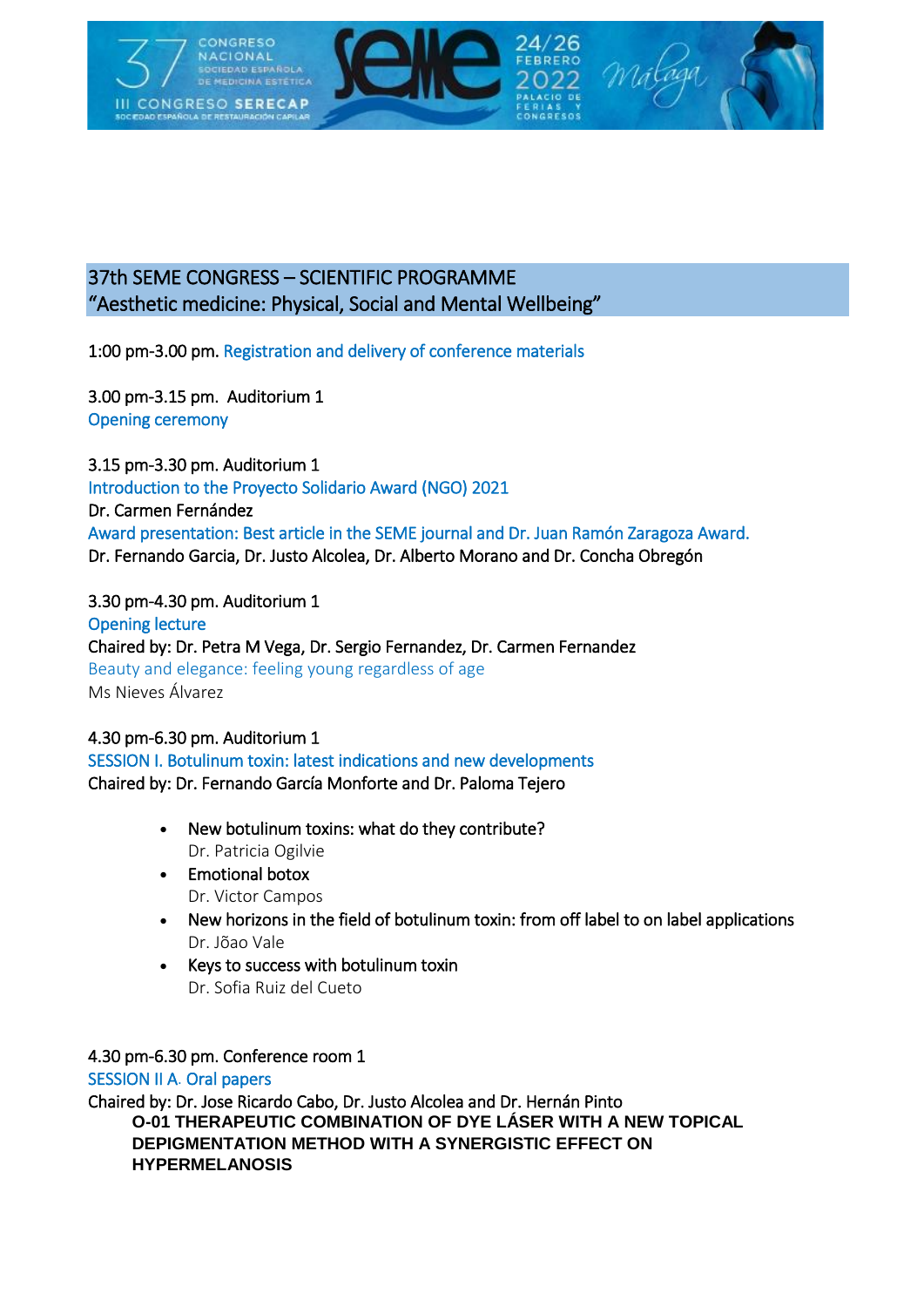

Martín Gastón Álvarez, Fernando Galcerán, Susana Gómez-Escalante, L Shotze Luis G. *Private practice, Barcelona.*

# **O-02 OBSESSION WITH BEAUTY**

María Alejandra Vazquez Perez.

*Private practice - Los Andes 899, Haedo, Argentina.*

## **O-04 UNDERSTANDING THE INFLAMMATORY PROCESS: MANAGEMENT OF LATE-ONSET NODULES RESULTING FROM HYALURONIC ACID INFILTRATIONS**

Marta Morán Rodríguez<sup>1</sup>, Francisco Javier Nieto López<sup>2</sup>.

*<sup>1</sup>Clínicas Dorsia, Algeciras; <sup>2</sup> Clínicas Dorsia, Pozuelo de Alarcón.*

### **O-05 THE CHALLENGE OF RESTORATIONS WITH INSUFFICIENT FAT RESOURCES: WHEN SURGERY IS NOT THE ONLY OPTION**

Ariel Martín Romeo<sup>1</sup>, Francisco Javier Nieto<sup>2</sup>.

*<sup>1</sup> Clínicas Dorsia, Albacete; <sup>2</sup> Clínicas Dorsia, Madrid.*

### **O-06 EXTRINSIC FACTORS IN SKIN AGING. THE ROLE OF AIR-BORNE POLLUTANTS**

Maryori Yesenia Medina Marroquin<sup>1</sup>, Jose Serres<sup>2</sup>, Lidia Ojeda Lores<sup>3</sup>.

*<sup>1</sup>MIPS, Barcelona; <sup>2</sup>Clínica Serres, Sevilla; <sup>3</sup>Clinica Dra Lidia Ojeda, Almería.*

### **O-07 THE ROLE HYPERBARIC MEDICINE IN THE CONTEXT OF AESTHETIC SURGERY COMPLICATIONS AND THE TREATMENT OF INFECTED WOUNDS**

Adriana Rodríguez<sup>1</sup>, Francisco Javier Nieto<sup>2</sup>, Alejandra Mera<sup>2</sup>.

*<sup>1</sup>Hiperbáricamed, Madrid; <sup>2</sup>Clínicas Dorsia, Madrid.*

### **O-08 12-MONTH EXPERIENCE OF THE TREATMENT OF ANDROGENETIC ALOPECIA WITH SABAL SERRULATA AND BIOMIMETIC PEPTIDES. MAINTENANCE PROTOCOL**

Enrique Lorente Prieto<sup>1</sup>, Vimerson Dall'ó<sup>2</sup>.

*<sup>1</sup>Clínica Sagrada Familia, Barcelona; <sup>2</sup>Clínica del Remei, Barcelona.*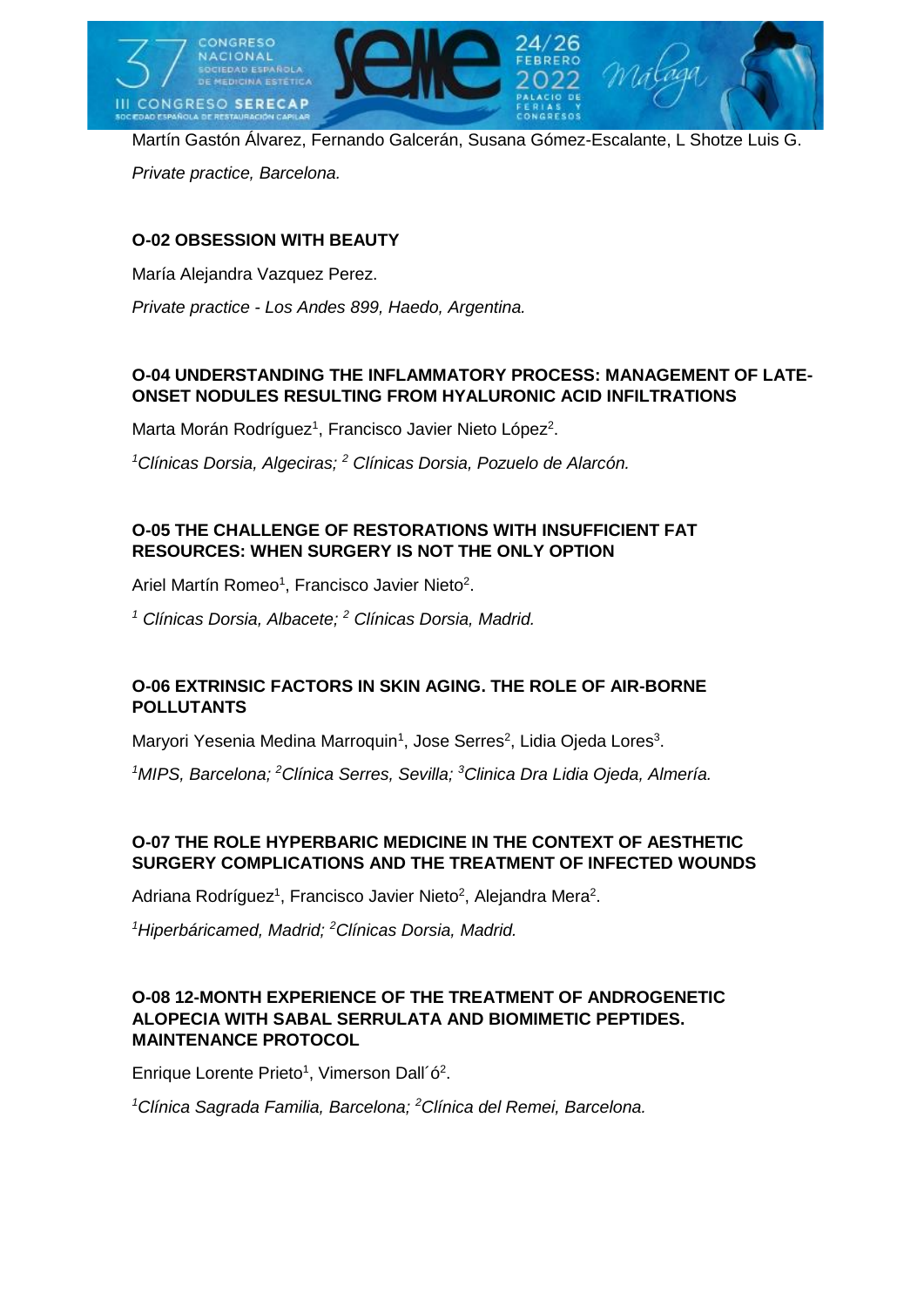

### **-09 SELF-ESTEEM AND PSYCHOLOGICAL WELLBEING IN AN ADOLESCENT WITH ACNE**

Diana Magalhães Dos Santos<sup>1</sup>, Tiago Emanuel Gomes De Oliveira<sup>2</sup>, Abraham Ignacio Zamudio Valencia<sup>2</sup>.

*<sup>1</sup>Hospital Privado de Chaves, Chaves, Portugal; <sup>2</sup>Lusoclinic, Porto, Portugal.*

### **O-10 NUTRITIONAL COACHING. INTRODUCTION OF A TOOL AIMED AT DECREASING THE BODY MASS INDEX IN OBERWEIGHT AND OBESE INDIVIDUALS. A SYSTEMATIC REVIEW**

Richard Rocha Vargas.

*Soy Clínica Estética, Madrid.*

#### **O-11 CALCIUM HYDROXYAPATITE AND PDO LIFTING THREADS**

Daniel Ávila Caballero<sup>1</sup>, Francisco Javier Nieto López<sup>2</sup>, Alejandra Mera Charria<sup>2</sup>.

*<sup>1</sup>Clínica Dorsia, Madrid; <sup>2</sup>Clínica Dorsia, Pozuelo de Alarcón.*

#### 4.30 pm-6.30 pm. Auditorium 2

SYMPOSIUM 1: MESOESTETIC Mesoestetic®'s latest innovations: Melasma: going beyond the melanocyte | Comprehensive treatment of the periocular area

Chaired by: Dr. Neus Tomás

4.30 pm WELCOME Dr. Neus Tomás

#### 4.40 pm MELASMA: GOING BEYOND THE MELANOCYTE

- 4.40 pm Update on the physiopathology of melasma. Dr. Sebastian Podlipnik
- 5.00 pm Formulation innovations and *in vitro* studies. Dr. Alfredo Martínez
- 5.20 pm Treatment protocol and clinical trial. Dr. Luis Shotze
- 5.30 pm The patient's journey. Clinical follow-up. Dr. Sebastian Podlipnik
- 5.40 pm Panel discussion. Q&A

#### 6:00 pm COMPREHENSIVE TREATMENT OF THE PERIOCULAR AREA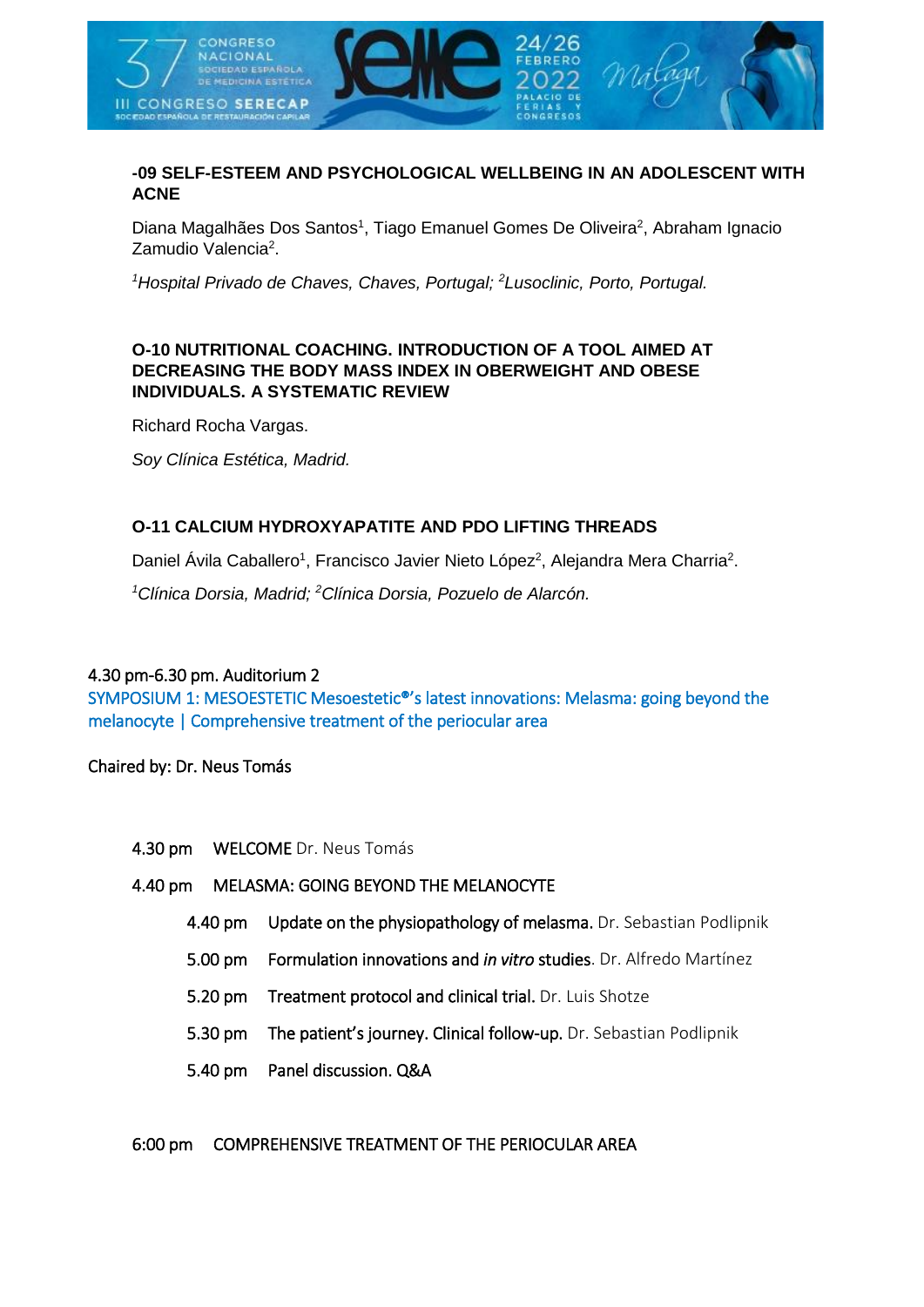

6:00 pm A therapeutic approach based on the synergistic combination of peeling, mesotherapy and a specific filler to treat the different clinical manifestations in the periocular area. Dr. Martín Gastón Álvarez

6.20 pm Q&A

6.30 pm-7:30 pm. Welcome cocktail (sponsored by Mesoestetic®)

7.30 pm - 8.30 pm. Auditorium 1 SEME General Assembly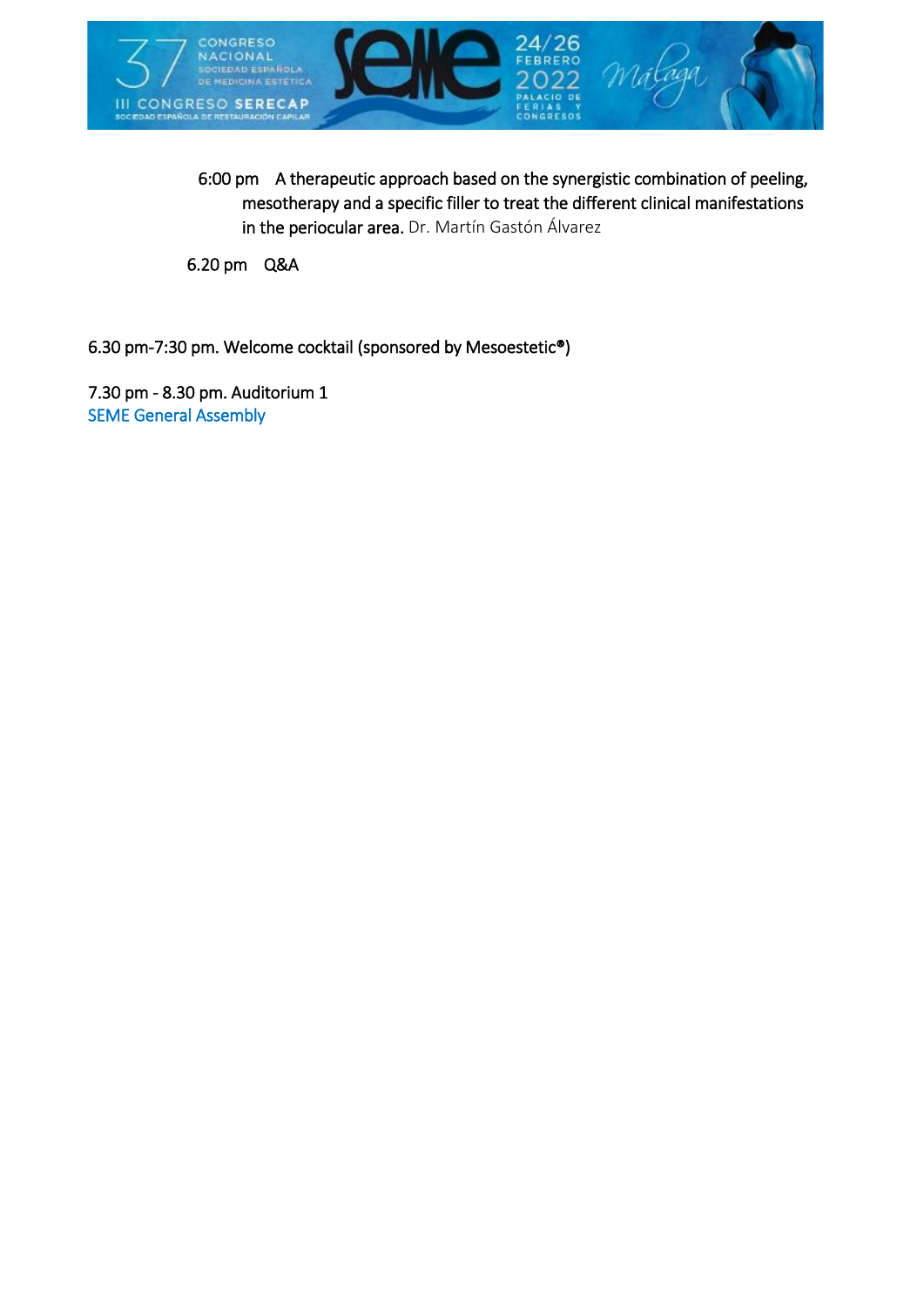

# Friday 25 February 2022

#### 09.00 am -11.00 am. Auditorium 1

SESSION III. Patient-specific psychological aspects in aesthetic medicine practice Chaired by: Dr. Petra Vega and Dr. José Serres

- Approaching psychiatric patients in aesthetic medicine practice Dr. Carlos San Martín
- Non-verbal language in aesthetic medicine practice: What does the patient mean when they utter commonly used phrases whose meaning changes as they are pronounced?

Ms Raquel Quílez

- How to detect dysmorphophobia? Dr. Mariano Robles
- When to say no to a treatment. Alarm signs Ms Raquel Quílez
- The role of the doctor in times of crisis Dr. Dennys M. Ramírez

### 09.00 am-11.00 am. Auditorium 2 SYMPOSIUM 2: ALLERGAN Chaired by: Dr. Mercedes Eguiluz

#### JUVÉDERM The importance of the patient's gaze in a full-face treatment Dr. Dario Bertossi

#### Inyección en directo

Chaired by: Dr. Fernando Urdiales Inyección: Dr. Lisandro Farolich

09.00 am - 10.00 am. Conference room 1 WORKSHOP 1: COMMON Chaired by: Dr. Elizabeth Valencia

#### Digitalization of informed consent forms with e-signature Fernando Pino

09.00 am -11.00 am Conference room 2 SESSION II B Oral papers Chaired by: Dr. Jose Ricardo Cabo, Dr. Justo Alcolea and Dr. Hernán Pinto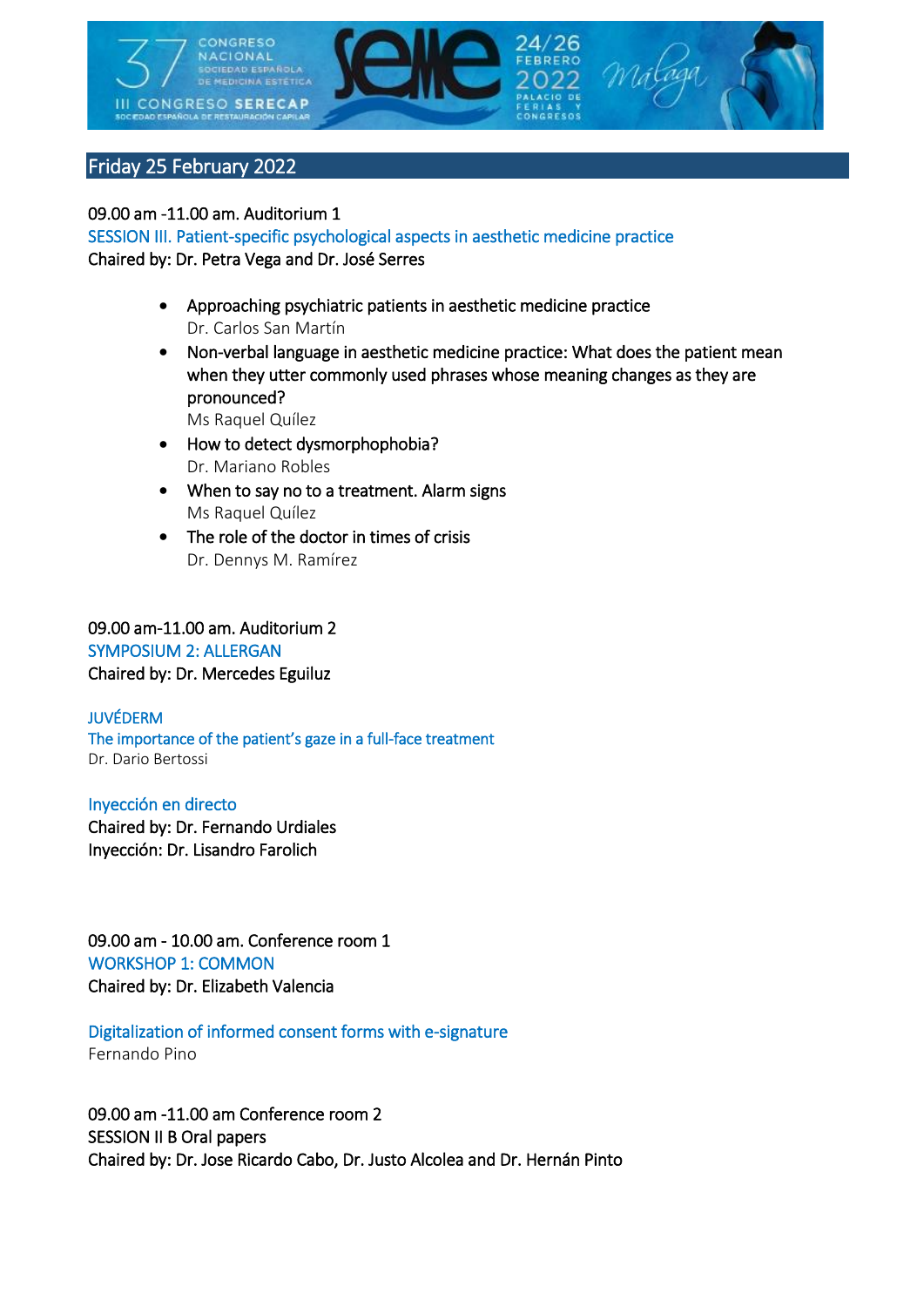

#### **O-03 SAFETY AND EFFICACY OF NEW INTIMATE AREA FILLERS (20 & 25 MG/ML HA) FOR REGENERATIVE, FUNCTIONAL AND AESTHETIC TREATMENT: VULVOVAGINAL ATROPHY AND VULVAR PTOSIS**

Fernando Aznar Mañas<sup>1</sup>, Adrian Gaspar<sup>2</sup>, Luis Shotze<sup>3</sup>, Alejandro Carbone<sup>4</sup>.

*1 Instituto Cordobés de Ginecología, Córdoba, Spain; <sup>2</sup>Espacio Gaspar, Mendoza, Argentina; <sup>3</sup>Unidad Médica - Mesoestetic, Barcelona, Spain; <sup>4</sup>AC Consultorio, Buenos Aires, Argentina.*

#### **O-12 SYNERGISTIC COMBINATION OF DEPIGMENTING AGENTS DESIGNED BY MEANS OF ARTIFICIAL INTELLIGENCE AND EVALUATED THROUGH IN VITRO STUDIES**

Alfredo Martínez, Ramón Pigem, Mari Carmen González, Susana Gómez-Escalante, Luis Shotze Luis G.

*Private practice, Barcelona.*

#### **O-13 SAFETY AND EFFICACY OF A NOVEL DEPIGMENTING METHOD BASED ON A MOLECULAR COMBINATION THAT ACTS UPON THE DIFFERENT SIGNALING PATHWAYS OF THE MELANOGENIC PROCESS**

Luis Shotze Luis G, Fernando Galcerán, Martín Gastón Álvarez, Susana Gómez-Escalante.

*Private practice, Barcelona.*

#### **O-14 INTRADERMAL TREATMENT OF DYNAMIC WRINKLES WITH ACETYL HEXAPEPTIDE-8, IDEBENONE AND NON-CROSSLINKED HA AND OF GRAVITATIONAL WRINKLES WITH PALMITOIL TRIPEPTIDE-5, ACETYL TETRAPEPTIDE-9 AND NON-CROSSLINKED HA**

Ignacio Ordiz<sup>1</sup>, Fernando Galcerán<sup>2</sup>, Martín Gastón Álvarez<sup>2</sup>, Susana Gómez-Escalante<sup>2</sup>, Luis Shotze Luis G<sup>2</sup>.

*<sup>1</sup>Private practice, Oviedo; <sup>2</sup>Privado, Barcelona.*

#### **O-15 FEMALE PATTERN HAIR LOSS: MICRONEEDLING TREATMENT WITH SABAL SERRULATA**

Vimerson Vaz De Lima Dall'ò<sup>1</sup>, Enrique Lorente Prieto<sup>2</sup>.

*<sup>1</sup>Clínica del Remei, Barcelona; <sup>2</sup>Clínica Eiviluxury, Ibiza.*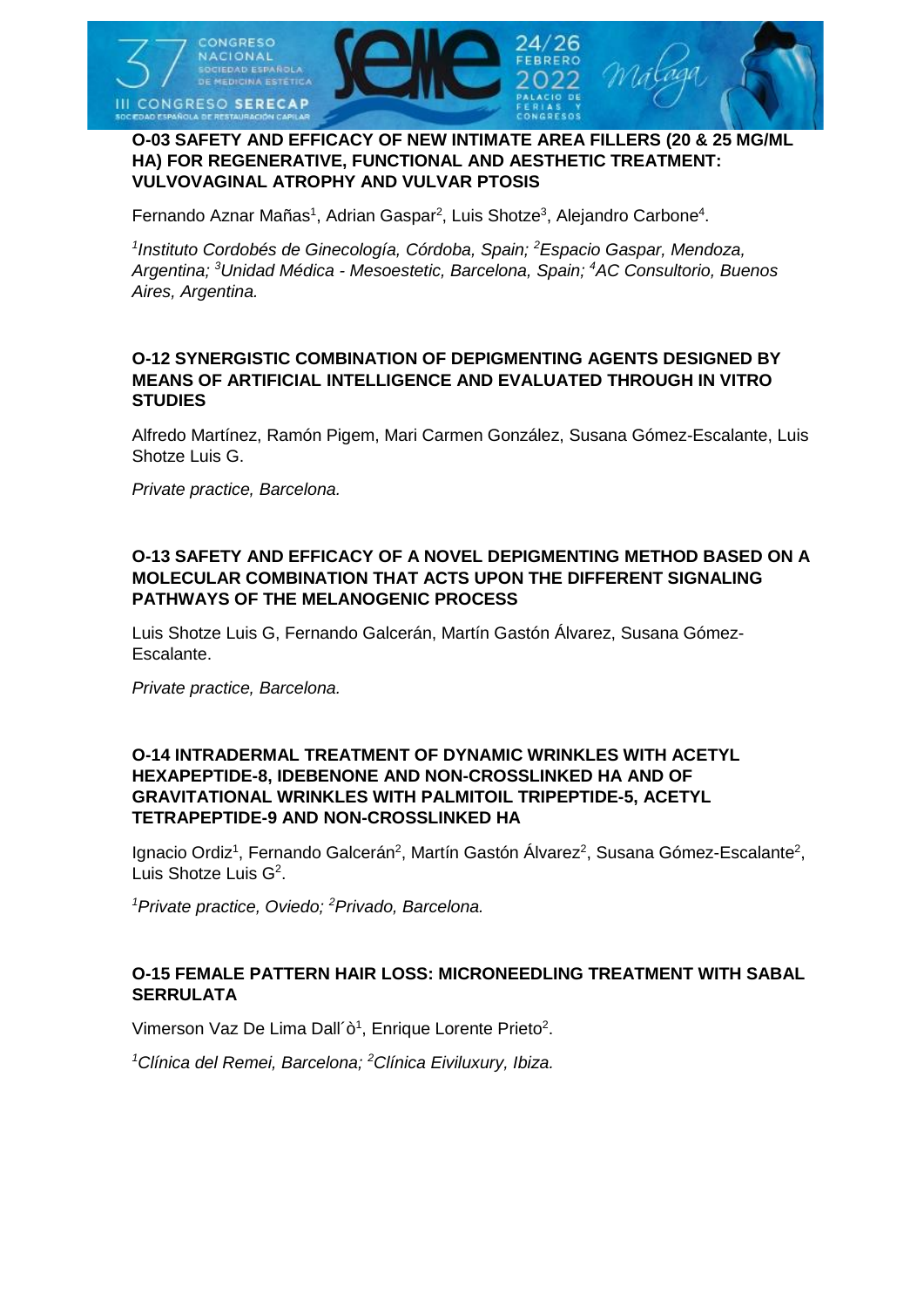

# **O-16 COMBINED BODY PROTOCOLS – A GLOBAL APPROACH**

Rita Dias Ferreira.

*Clínica RFMed, Braga, Portugal.*

### **O-17 MEDICAL-AESTHETIC MANAGEMENT OF MALE ANDROGENIC ALOPECIA**

María González Gutiérrez<sup>1</sup>, Marta Gosalvez Bernal<sup>2</sup>, Blanca Gosalvez Bernal<sup>2</sup>.

<sup>1</sup>Dorsia Santander, Santander; <sup>2</sup>Clínica Doctoras Gosalvez, Murcia.

### **O-18 FACIAL ANALYSIS PROTOCOL TO MAXIMIZE AESTHETIC OUTCOMES**

Marta Sánchez Sánchez<sup>1</sup>, Carlos Sánchez Sánchez<sup>2</sup>, Gloria Molina Manrique<sup>3</sup>, Tania Rodríguez Santamarta<sup>4</sup>, Helena Piñas Hormeño<sup>1</sup>, Yolanda Aguilar Lizarralde<sup>1</sup>.

*<sup>1</sup>Hospital Regional Carlos Haya, Málaga; <sup>2</sup>Hospital de Úbeda, Úbeda; <sup>3</sup>Hospital de Jaén, Jaén; <sup>4</sup>Hospital de Oviedo, Oviedo.*

### **O-19 TREATMENT OF MASSETER MUSCLE HYPERTROPHY WITH BOTULINUM TOXIN: OVERVIEW AND MANAGEMENT**

Íñigo Aragón Niño<sup>1</sup>, Maria Luisa Niño Aragón<sup>2</sup>, Marta María Pampín Martinez<sup>1</sup>, José Luis Del Castillo Pardo De Vera<sup>1</sup>, José Luis Cebrián Carretero<sup>1</sup>.

*<sup>1</sup>Hospital Universitario La Paz, Madrid; <sup>2</sup>Clínica Niño Aragón, Madrid.*

### **O-20 THE LIPS: AESTHETICS BEYOND AESTHETICS. DIFFICULT CASES**

Massimo Vitale.

*Poliambulatorio San Domenico, Bologna, Italia.*

### **O-21 REVERSAL OF NECK AGING: MANAGING EXPECTATIONS**

Mariela Barroso Vásquez.

*Clínica Reabel, Las Rozas de Madrid.*

### **O-22 EFICACY AND SAFETY OF A 4-WAVELENGTH LASER SYSTEM IN HAIR REMOVAL APPLICATIONS**

Mario A. Trelles.

*Vilafortuny Medical Centre. Plastic Surgery Section., Dubai, UAE.*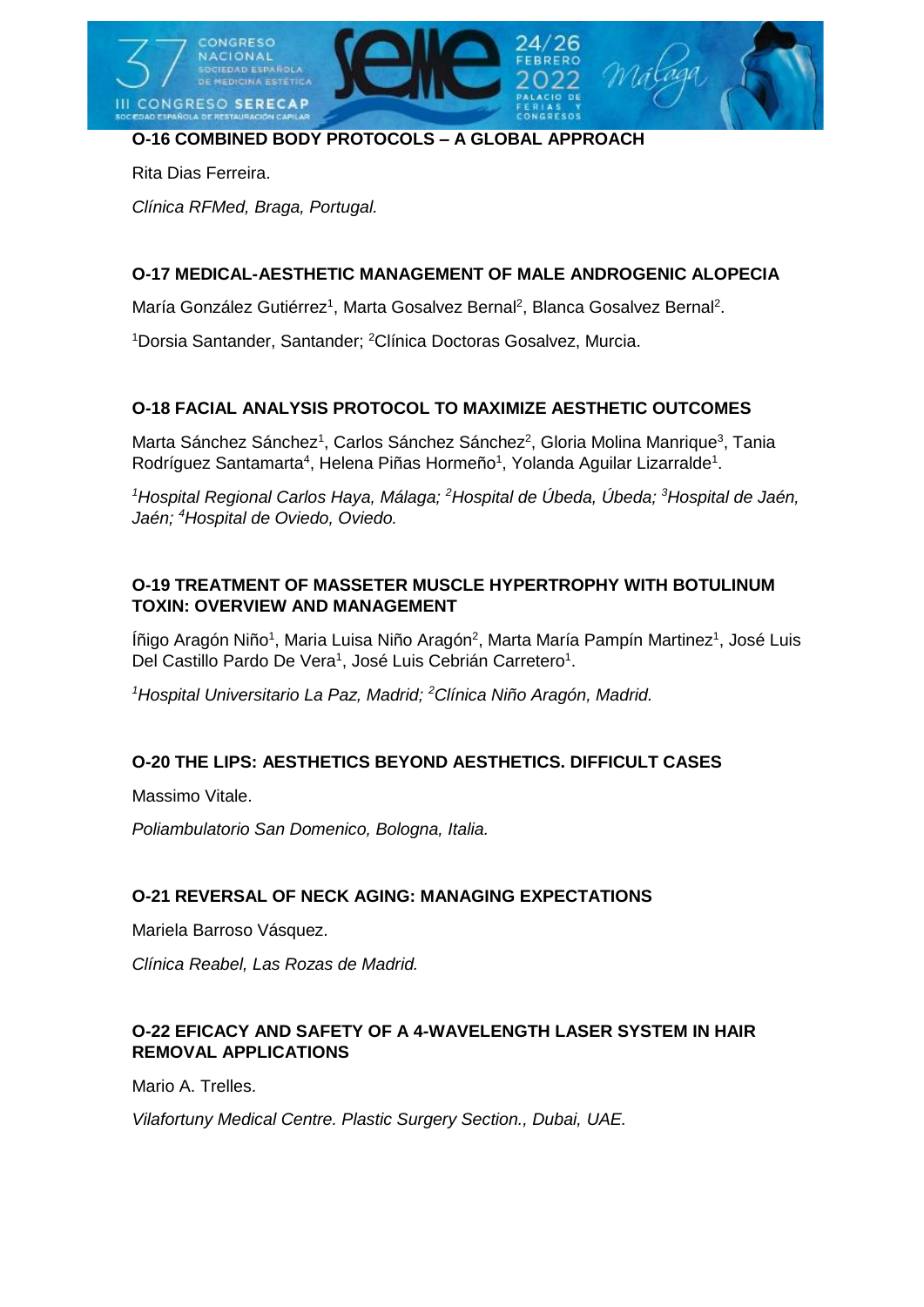

### **O-23 TREATING ACNER SCARS WITH NON-ABLATIVE FRACTIONATED LASER THERAPY: A TIME-TESTED TECHNIQUE**

Soledad Medina.

*Clínica Regeneric,Tarragona.*

# 10.00 am-11.00 am. Conference room 1 WORKSHOP 2: VENUS CONCEPT Chaired by: Dr. Pilar García Las Heras Hair restoration: a business on the rise to boost your clinic

Joseph Brown

### 11.00 am-11.30 am am. Pausa-Café

11.30 am am -1.30 pm. Auditorium 1 SESSION IV. The glutei Chaired by: Dr. Alberto Morano and Dr. Rafael Serena

- Gluteal fat augmentation Dr. Alex Aslani
- Gluteal tightening Dr. Maribel Serrano
- Gluteal projection with polytactic acid Dra Beatriz Beltrán
- Projection with hyaluronic acid Dr. Daniel del Río
- **•** Cellulitis Dr. Jorge Garcia

11.30 am- 1.30 pm. Auditorium 2 SYMPOSIUM 3: TEOXANE Chaired by: Dr. Virtudes Ruiz

11.30 am-1.30 pm. Conference room 1 WORKSHOP 3 : ALLERGAN Chaired by: Dr. José Folch

**VISTABEL** Natural look: The important of administered the optimal dose Dr. Elia Roo Live injection demonstration Chaired by: Dr. Elia Roo Injection applied by: Dr. Cristina Villanueva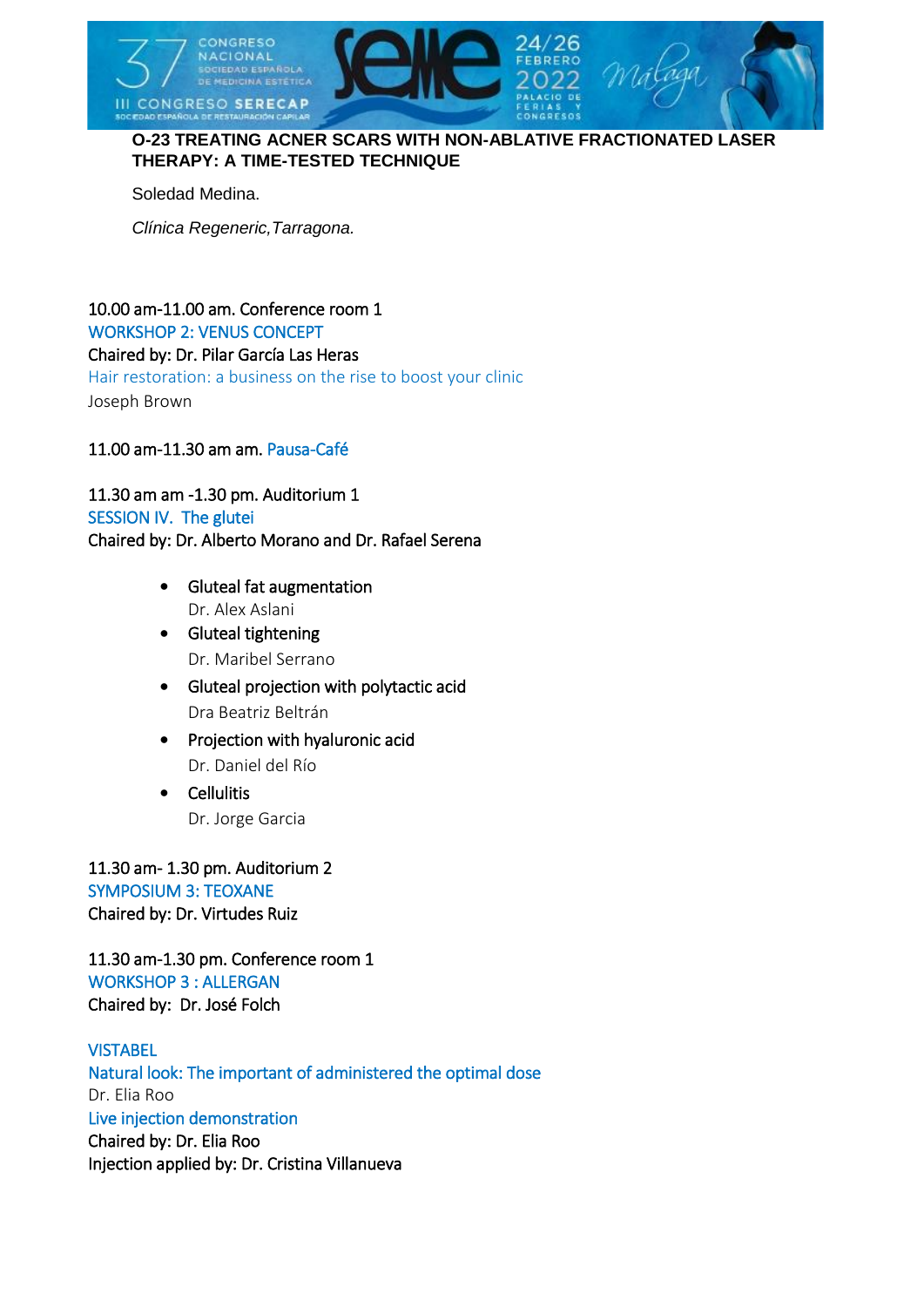

# WORKSHOP 4: ALLERGAN

Chaired by: Dr. Gisela Egido

The adipocyte and its biochemistry. Cryolipolysis in clinical practice Dr. Daniel Rosado and Dr. Margarida Dos Santos

11.30 am- 1.30 pm. Conference room 2 POSTER PRESENTATION Chaired by: Dr. Jose R. Cabo, Dr. Justo Alcolea and Dr. Hernán Pinto

### **P-01 TREATMENT WITH SCA® CAN REVERSE AGING SIGNS IN SENESCENT FIBROBLASTS AND MELANOCYTES**

María Vitale<sup>1</sup>, Naiara De La Paz<sup>2</sup>, Begoña Castro<sup>2</sup>, Azahara Rodriguez Luna<sup>1</sup>.

*<sup>1</sup>Cantabria Labs, Madrid; <sup>2</sup>Histocell, Bizkaia.*

### **P-02 EVALUATING THE CHANGES OBSERVED IN PATIENTS' QUALITY OF LIFE FOLLOWING AESTHETIC MEDICINE TREATMENT**

Maja Paula Zebielowicz, Petra Vega López.

*Clínica Vega, Barcelona.*

#### **P-03 SAFETY AND EFFICACY OF ONABOTULINUMTOXINA FOR TREATMENT OF MASSETER MUSCLE HYPERTROPHY: RESULTS FROM A PHASE 2 DOSE-ESCALATION STUDY**

Inmaculada Perez Encinas<sup>1</sup>, Mitchell Brin<sup>2</sup>, Jean Carruthers<sup>3</sup>, Steven Liew<sup>4</sup>, Jason Rivers<sup>5</sup>, Shyi-Gen Chen<sup>6</sup>.

*<sup>1</sup>Allergan Aesthetics an AbbVie Company, Madrid, Spain; <sup>2</sup>Allergan PLC, Irvine, California, United States; <sup>3</sup>Carruthers & Humphrey Cosmetic Dermatology, Vancouver, Canada; <sup>4</sup>Shape Clinic, Darlinghurst, Australia; <sup>5</sup>Pacific Derm, Vancouver, Canada; <sup>6</sup>gTri-Service General Hospital, National Defense Medical Center, Taipei, Taiwan.*

#### **P-04 TREATMENT OF UPPER FACIAL LINES WITH ONABOTULINUMTOXINA RESULTS IN LONG-LASTING EFFICACY AND PATIENT SATISFACTION**

Carolina Ladera<sup>1</sup>, Joel Cohen<sup>2</sup>, Koenraad De Boulle<sup>3</sup>, Steven Fagien<sup>4</sup>, Jean Carruthers<sup>5</sup>, Sue Ellen Cox<sup>6</sup>.

*<sup>1</sup>Allergan Aesthetics, an AbbVie Company, Madrid, Spain; <sup>2</sup>AboutSkin Dermatology, Greenwood Village, United States; <sup>3</sup>Aalst Dermatology Clinic, Aals, Belgium; <sup>4</sup>Steven Fagien Aesthetic Eyelid Plastic Surgery, Boca Raton, United States; <sup>5</sup>Carruthers & Humphrey Cosmetic Dermatology, Vancouver, Canada; <sup>6</sup>Aesthetic Solutions, Chapel Hill, United States.*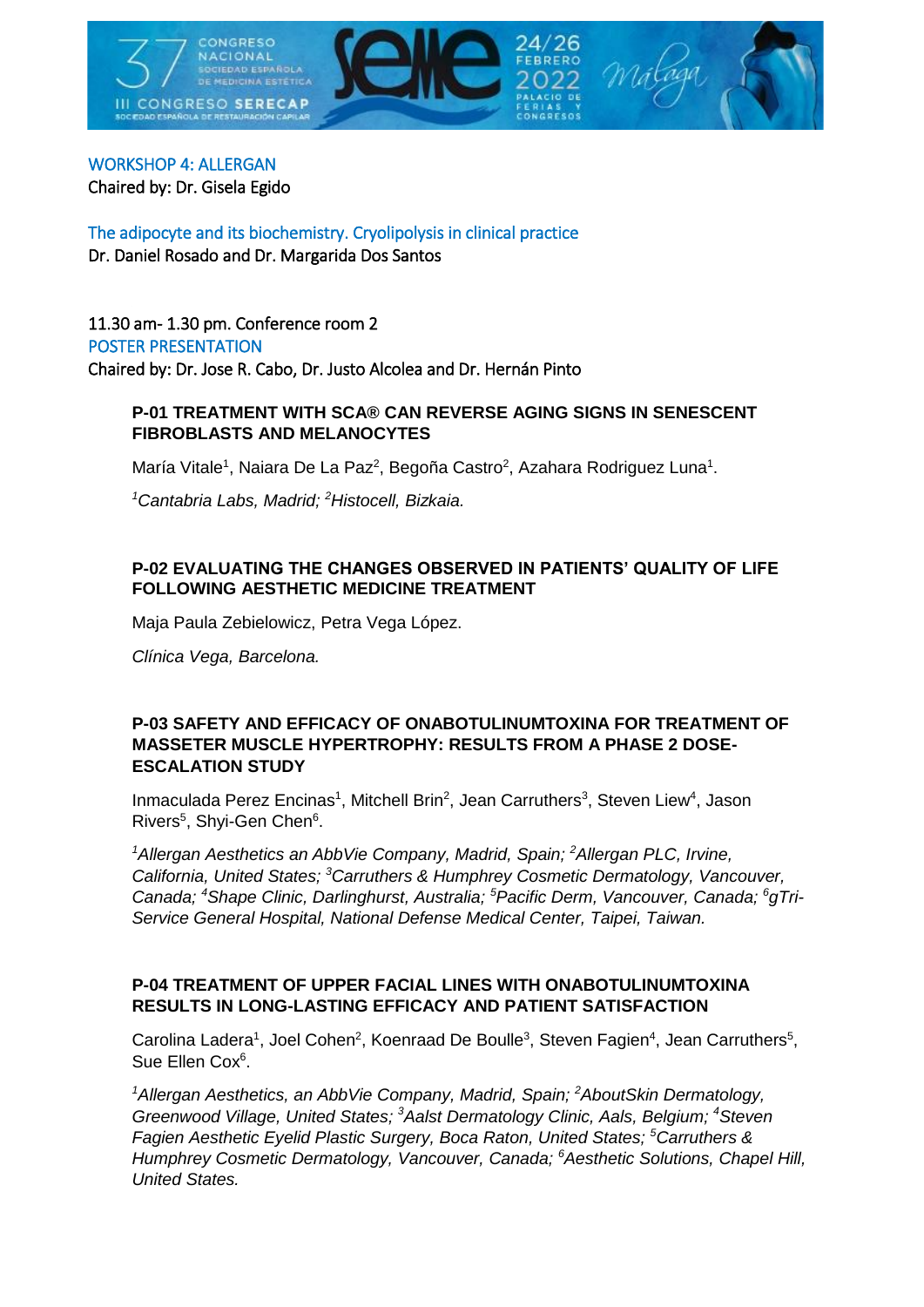

#### **P-05 SAFETY AND TOLERABILITY OF ONABOTULINUMTOXINA IN THE TREATMENT OF FACIAL LINES:**

Carolina Ladera Rivero<sup>1</sup>, Jean Carruthers<sup>2</sup>, Mitchell Brin<sup>3</sup>, Steven Liew<sup>4</sup>, Alastair Carruthers<sup>5</sup>, Alexander Rivkin<sup>6</sup>.

*<sup>1</sup>Allergan Aesthetic, an AbbVie Company, Madrid, Spain; <sup>2</sup>University of British Columbia, Vancouver, Canada; <sup>3</sup>Allergan Aesthetic, an AbbVie Company, Irvine, United States; <sup>4</sup>Aalst Dermatology Clinic, Aalst, Belgium; <sup>5</sup>Alastair Carruthers Private Practice, Sidney, Australia; <sup>6</sup>Alexander Rivkin Private Practice, Los Angeles, United States.*

#### **P-06 INFRAORBITAL HOLLOW REJUVENATION WITH HYALURONIC ACID FILLER VYC-15L IS SAFE AND EFFECTIVE IN PATIENTS WITH DIVERSE SKIN PHOTOTYPES**

Nicoletta Rescignano<sup>1</sup>, Amir Moradi<sup>2</sup>, Jeanine Downie<sup>3</sup>, Mary Lupo<sup>4</sup>, Girish Munavalli<sup>5</sup>, Smita Chawla et al.<sup>6</sup>.

*<sup>1</sup>Allergan Aesthetics, Madrid, Spain; <sup>2</sup>Moradi MD, Vista, CA; Vista, California, United States; <sup>3</sup> Image Dermatology PC, Montclair, NJ, United States; <sup>4</sup>Lupo Center for Aesthetic and General Dermatology, New Orleans, United States; <sup>5</sup>Dermatology, Laser & Vein Specialists, Charlotte, United States; <sup>6</sup>Allergan Aesthetics, an AbbVie Company, Irvine, United States.*

### **P-07 A NOT-SO-UNIVERSAL CASE**

Juan Francisco Belen Montero, Greci Almonte Medina.

*Clínica Gaia Cartagena, Cartagena, Murcia.*

### **P-09 TOWARDS A NEW GENERATION OF SKIN DEDENSITIVATION TECHNIQUES**

Rodrigo Arroyo, Inmaculada González Fernández.

*CISIG, Barcelona.*

### **P-10 DERMOCOSMETICS AS AN ADJUNCT TO MEDICAL HYALURONIC ACID INFILTRATION TREATMENT**

Paloma Borregon Nofuentes<sup>1</sup>, Paloma Cornejo Navarro<sup>2</sup>, Pilar De Frutos Espinar<sup>3</sup>, Odalys Torres<sup>4</sup>, Ariana Arteaga<sup>5</sup>, Leonor Prieto Cabezas<sup>6</sup>.

*<sup>1</sup>Clínica Kalosia by Paloma Borregón, Madrid; <sup>2</sup>Clínica Dr. Paloma Cornejo, Madrid; <sup>3</sup>Clínica Dr. Pilar de Frutos, Madrid; <sup>4</sup>Clínica Habana Lips, Madrid; <sup>5</sup>Clínicas Dr. Ariana Arteaga, Valencia; <sup>6</sup>L'OREAL Cosmética Activa Spain, Madrid.*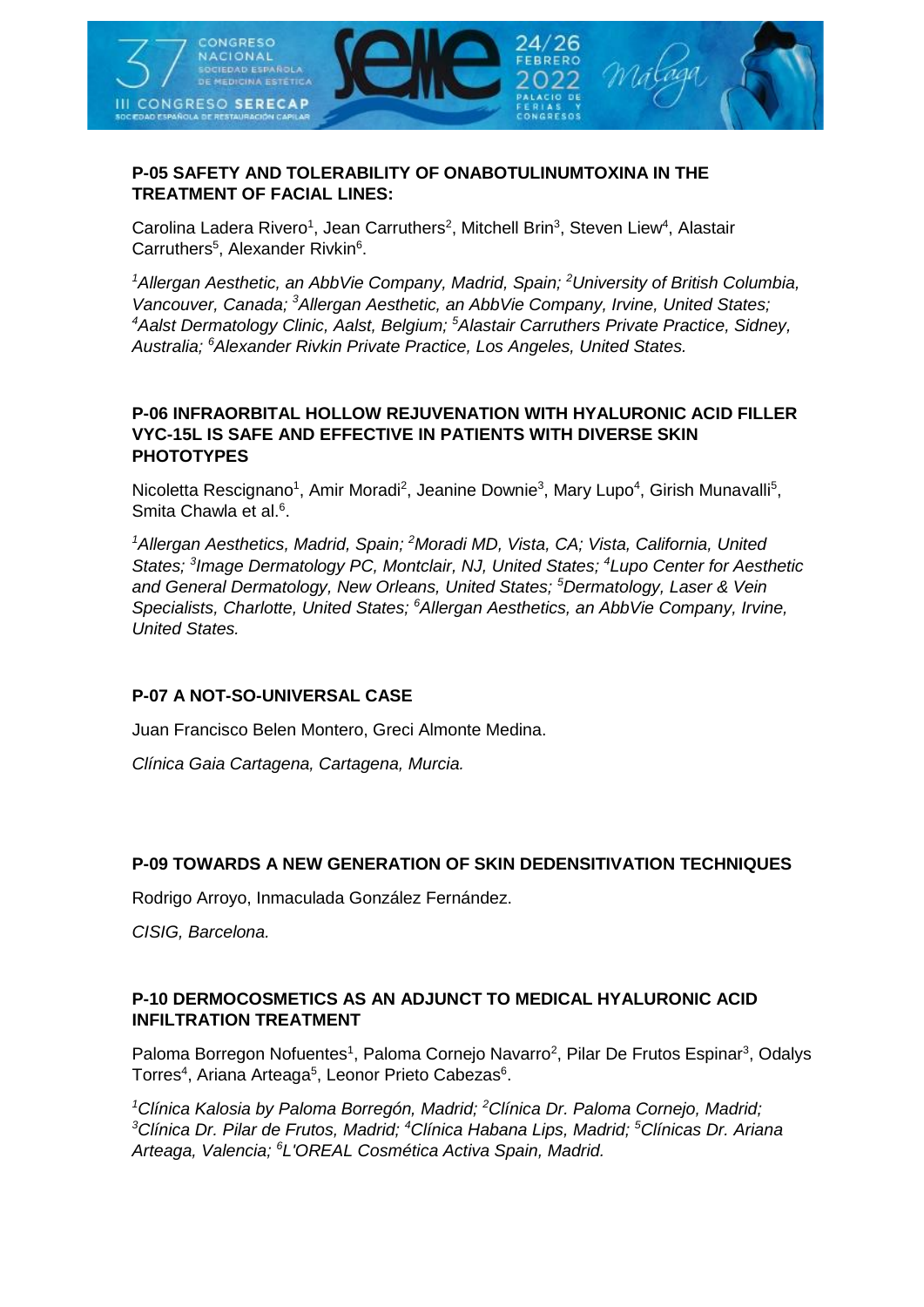

### **P-11 THE IMPORTANCE OF A MULTIDISCIPLINARY APPROACH WHEN TREATING BLEMISHES ON THE SKIN**

Silvina Andrea Ciberti Casires, Hamid Badaoui.

*Clinica Dra Silvina Ciberti, Valencia.*

### **P-12 SUBMENTAL FAT: DIAGNOSIS, TREATMENT WITH MEDICAL CRYOLIPOLYSIS AND DEGREE OF PATIENT SATISFACTION**

Armanda Margarida Dos Santos Custódio Lico.

*Coolspace by Aevo, Madrid.*

#### **P-13 BIOREVITALIZATION PROTOCOL WITH SODIUM HYALURONATE 75MG/5ML AND BIOREVITALIZING SOLUTION WITH 6 AMINO ACIDS, 5 POLYPHENOLS AND 6 ANTIOXIDANTS**

Inmaculada González Fernández<sup>1</sup>, Evgenia Ranneva<sup>2</sup>, Philippe Deprez<sup>2</sup>.

*1 Inmaculada González Fernández, Barcelona; <sup>2</sup>CISIG, Barcelona.*

#### **P-14 COMPREHENSIVE TREATMENT OF THE PERIOCULAR AREA**

Maria del Carmen Del Aguila Trueba.

*ICO Innova Ocular Barcelona, Barcelona.*

#### 1.30 pm-3.00 pm. Lunch break

3.00 pm-5.00 pm. Auditorium 1 SESSION V. Different facial treatment alternatives Chaired by: Dr. Concha Obregón and Dr. Jaume Tufet

- Aesthetic makeovers in older people. The first session Dr. Lisandro Farolch
- Facial microbiota Dr. Sari Arponen
- Oral supplements and non-invasive techniques in facial care Dr. Jorge Soto
- How to retinize the skin Dr. Marta Ballestero Diez

3.00 pm-5.00 pm. Auditorium 2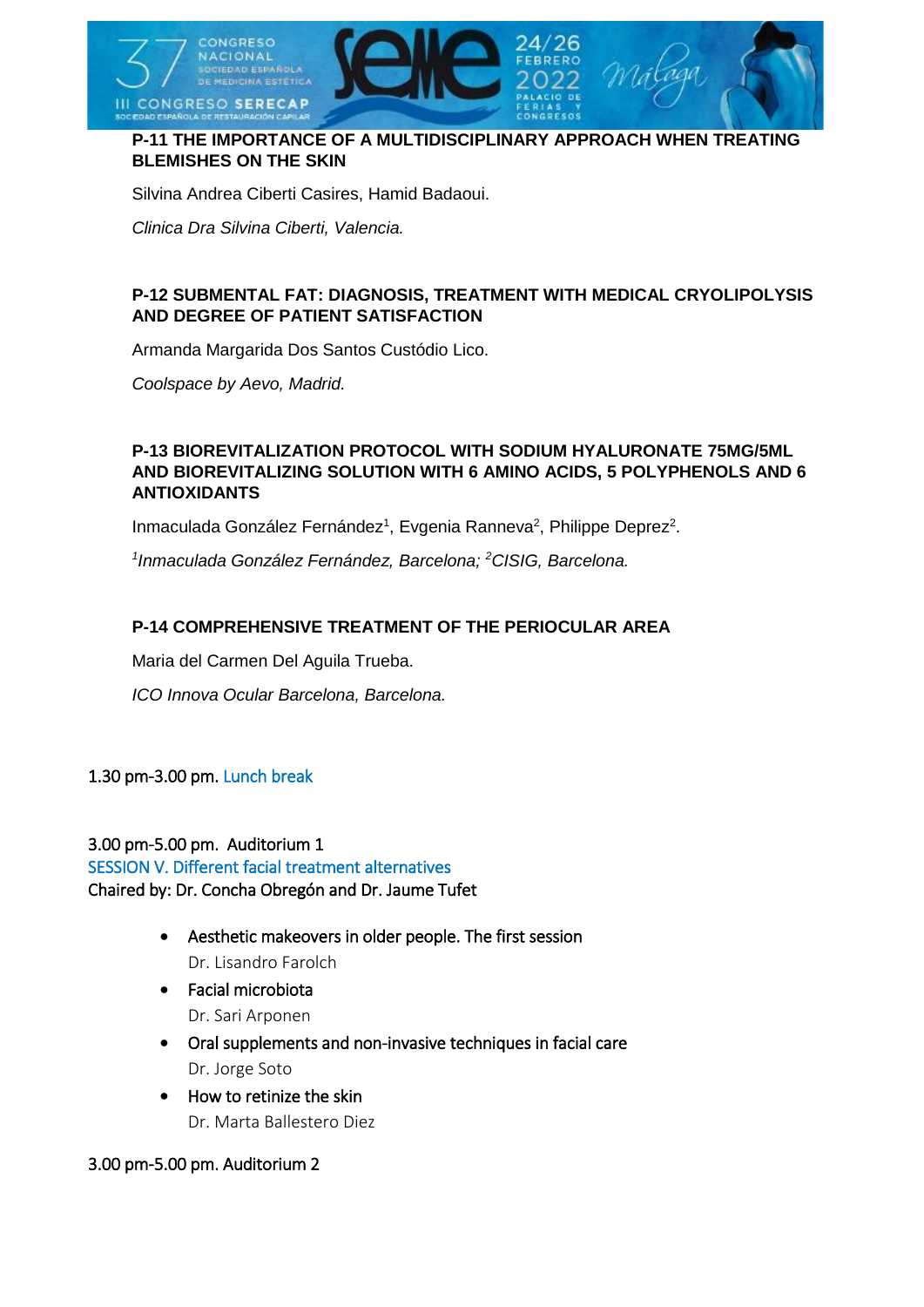

#### SYMPOSIUM 4: GALDERMA

#### Chaired by: Dr. Avelino Rey

3:00 pm Overview Dr. Sofía Ruiz del Cueto. Clínica Mira+Cueto. Madrid.

#### 3:15 pm Introduction to the product

 - Innovation. Innovations behind Alluzience® Philippe Picaut. Consultant and botulinum toxin expert. Former Development VP, Neuroscience Division, Ipsen.

 - Precision and anatomy. Prof. Dr. Thilo Schenck. Plastic surgeon and researcher. Múnich. Germany.

 - Performance. The science behind Alluzience®: efficacy, patient satisfaction and safety. Dr. Beatriz Molina. Medikas, Somerset, London.

#### 4.00 pm Innovation

 - The importance of innovating. Prof. Miquel Lladó. Strategy and Leadership Professor. IESE.

4.30 pm Q&A

#### 4.50 pm Conclusions

Dr. Sofía Ruiz del Cueto.

### 3.00 pm-5.00 pm. Conference room 1 WORKSJOPS 5 & 6: MERZ Chaired by: Dr. Francisco Morales

Medial and lateral dark circles and sunken eyes: anatomic, cadaveric and clinical correlation Dr Nabil Fakih, Maxillofacial Surgeon

Hybrid Filler: Synergies between hyaluronic acid, CPM® technology and calcium hydroxyapatitite Dr Nabil Fakih, Maxillofacial Surgeon

### 5.00 pm - 5.30 pm. Coffee-break

5.30 pm -7.30 pm. Auditorium 1 SESSION VI. Vascular aspects: drawing the boundaries Chaired by: Dr. Maya Gracia and Dr. Eduardo Gil

• When does a varicose vein cease to be aesthetic?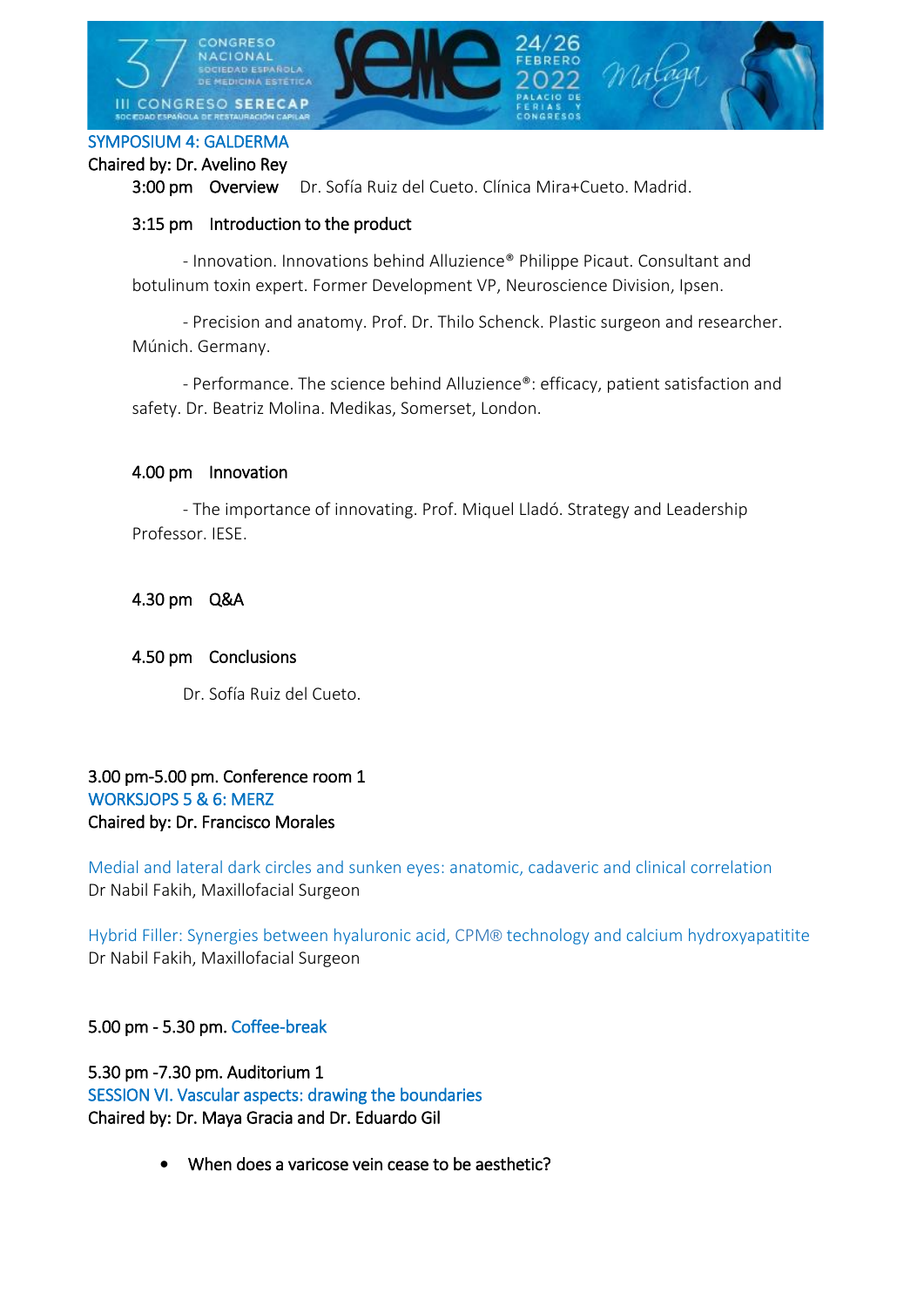

Dr. M. Ángel González

- What is it that an aesthetic doctor should NOT do in the lower limbs? Dr. Emilce Insua
- Needles and syringes in sclerotherapy. Is their size important? Dr. Eduardo Gil
- Minimal resources necessary for imaging diagnosis Dr. Javier Pérez Monreal
- Bandages: tips & tricks Dr. Maya Gracia
- Post-chemical and/or photon-based sclerotherapy. A retrospective study. Dr. Justo Alcolea and Dr. Victoria Arcediano

### 5.30 pm - 7.30 pm. Auditorium 2

#### SYMPOSIUM 5: FILLMED

#### Chaired by: Dr. M. Ángeles López Marín

The DOMINO EFFECT and esthetic subunits (Rhino-modeling and Russian Lips)

- Domino Effect *by* FILLMED, an innovative approach to face-lifts and facial balancing.
- Facial aesthetic subunits:
	- o How to approach rhino-modeling in the context of different nose shapes.
	- o Russian Lips technique using Filmed's Lips menu.

Dr. Juan Sopena. Dermatologist (Spain) Prof. Sebastian Cotofana. Anatomist (USA)

5.30 pm - 6.30 pm. Conference room 1 WORKSHOP 7: SELLAESTHETIC Chaired by: Dr. Gemma Padilla

Tissue restoration using APTOS threads Dr. Sandra de Oliveira

6.30 pm-7.30 pm. Conference room 1 WORKSHOP 8: SELLAESTHETIC Chaired by: Dr. Maica Soria Body remodeling with Genefill Contour and volume augmentation and collagen stimulation using Genefill DX Dr. Manuel Prieto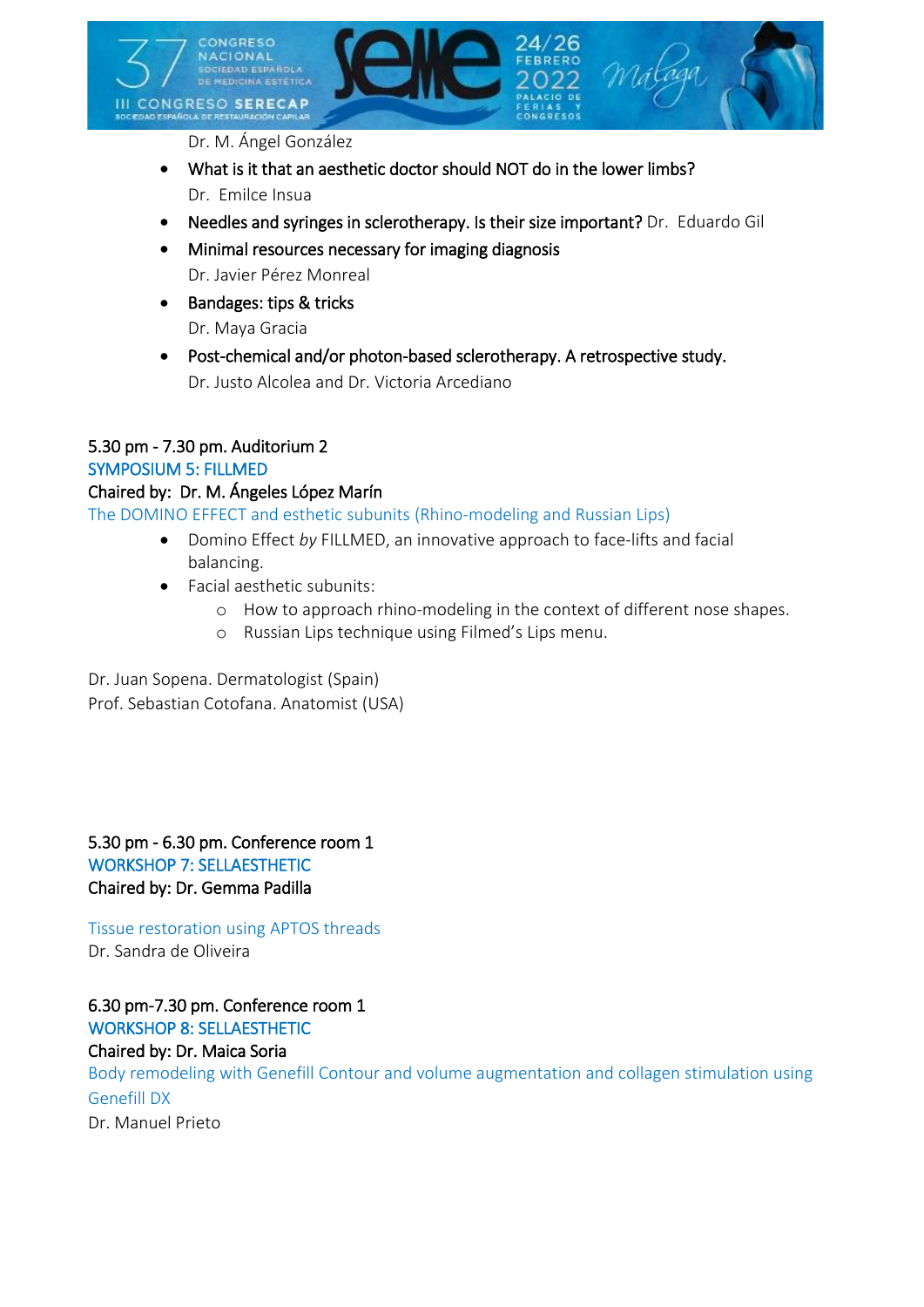

09.00 am -11.00 am. Auditorium 1 SESSION VII. Meet the experts Chaired by: Dr. Juan A. López and Dr. Jaime Tufet

- Fibroblasts and the extracelular matrix Dr. Julia Buján
- Treating the complications of aesthetic medicine with cell-based technologies Dr. Vladimir Tsepkolenko
- The adipocyte Dr. Joan Fontdevila
- Striated muscular fibres Dr. José Peña Amaro
- The keratocyte and its relationship with the melanocyte Dr. Julián Conejo Mir

09.00 am - 11.00 am. Auditorium 2 SYMPOSIUM 6: CROMA PHARMA Chaired by: Dr. Soledad Langüens

Beyond injections: from Anatomy to the social media

Dr. Konstantin Frank Dr. David Romero Dr. Juan López Dr. Elena Caride Dr. Jaime Tufet

09.00 am -10.00 am. Conference room 1 WORKSHOP 9: SKYMEDIC Dr. Elisabeth Valencia

10.00 am-11.00 am. Conference room 1 WORKSHOP 10: MEDICALIO

Dr. M Angeles Lopez Marin Tesslift Soft meshes: the state of the art in the field of facelifts and nonsurgical rhino-modeling Dr. Jesús Chicón Dr. Martha Liliana Burgos

# 11.00 am-11.30 am. Coffee-break

# 11.30 am-1.30 pm. Auditorium 1 SESSION VIII: Localized adiposity: latest treatments available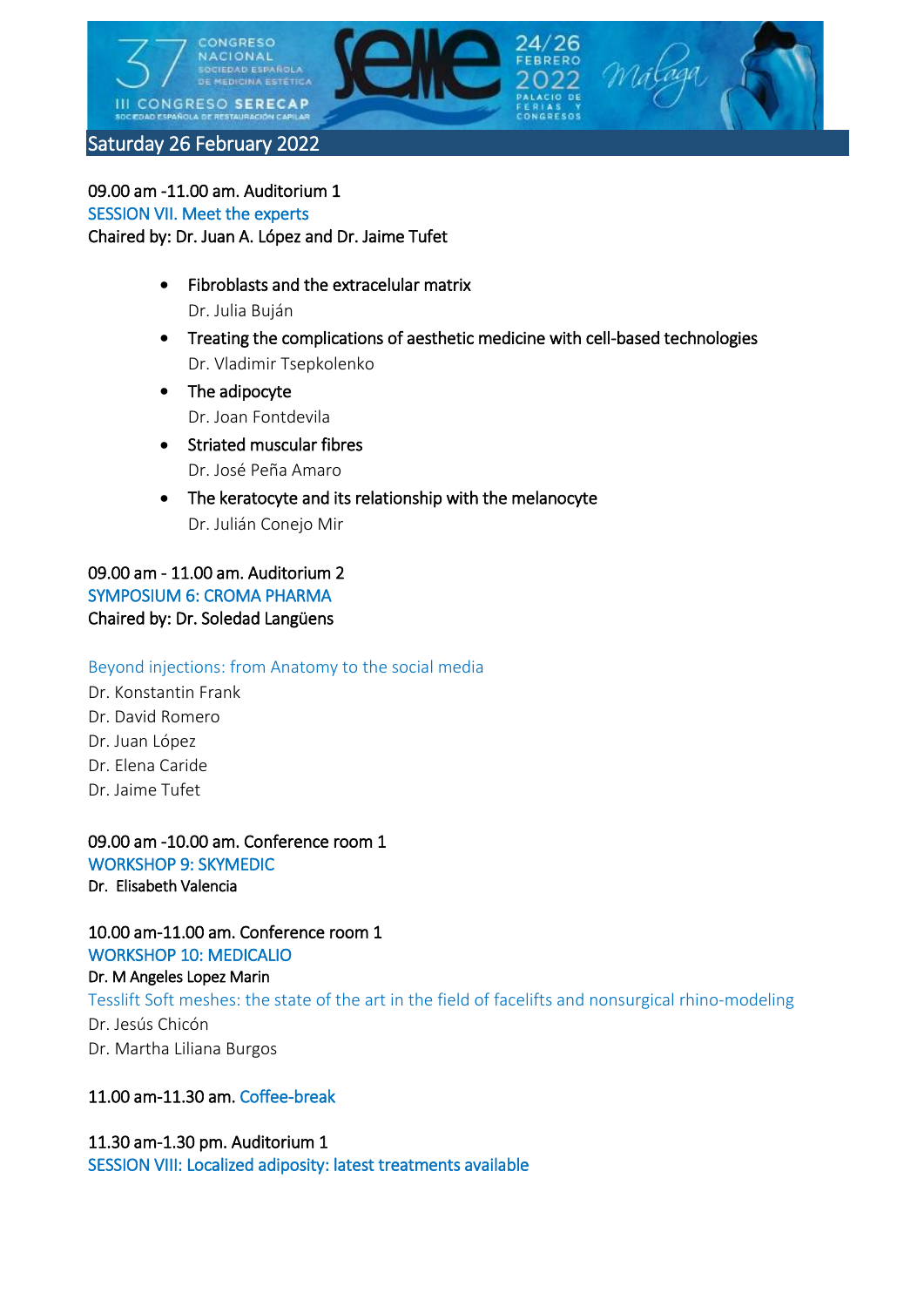

### Chaired by: Dr. Eduardo de Frutos and Dr. Sasha Castillo

- Concept and definition Dr. Luis De Sola
- Evolution of the different female bodily phenotypes Dr. Aura Ruiz
- Treatment of localized with injectables products Dr. Carlota Hernández
- Treatment of localized fat with technology Dr. César Arroyo
- "Mommy makeover": excellence in liposculpture Dr. Antonio Tejerina

#### 11.30 am-1.30 pm. Multi-purpose room

SYMPOSIUM 7 - SEME: Debate What is the role of aesthetic medicine in today's healthcare context? (limited seating capacity)

Chaired by: Ms Rosa Rodríguez and Dr. Joaquín Fernández-Crehuet

- New legislation on medical specialities: How does it affect aesthetic medicine? Accreditation and advanced accreditation diplomas. Dr. Marc Soler
- How can regional health authorities control advertising? Dr. Manuel Seris-Granier
- Practice by uncertified practitioners: Where to report illegal practices? How can regional ministries help? D. Iñigo Cortázar Neira
- Master's degrees in aesthetic medicine for nonmedical professionals. Does Royal Decree 822/2021 of 28 September prohibit them? Dr. José Vicente Saz

# 11.30 am-12.30 pm. Conference room 1 WORKSHOP 11: MEDICALIO

# Chaired by: Dr. Belén Díaz Aerolase Neo Elite: The most awarded laser in the United States, with 36 FDA-approved indications. Dr. Nabil Fakih

12.30 pm - 1.30 pm. Conference room 1 WORKSHOP 12: REAL LASTING Chaired by: Dr. Gisela Egido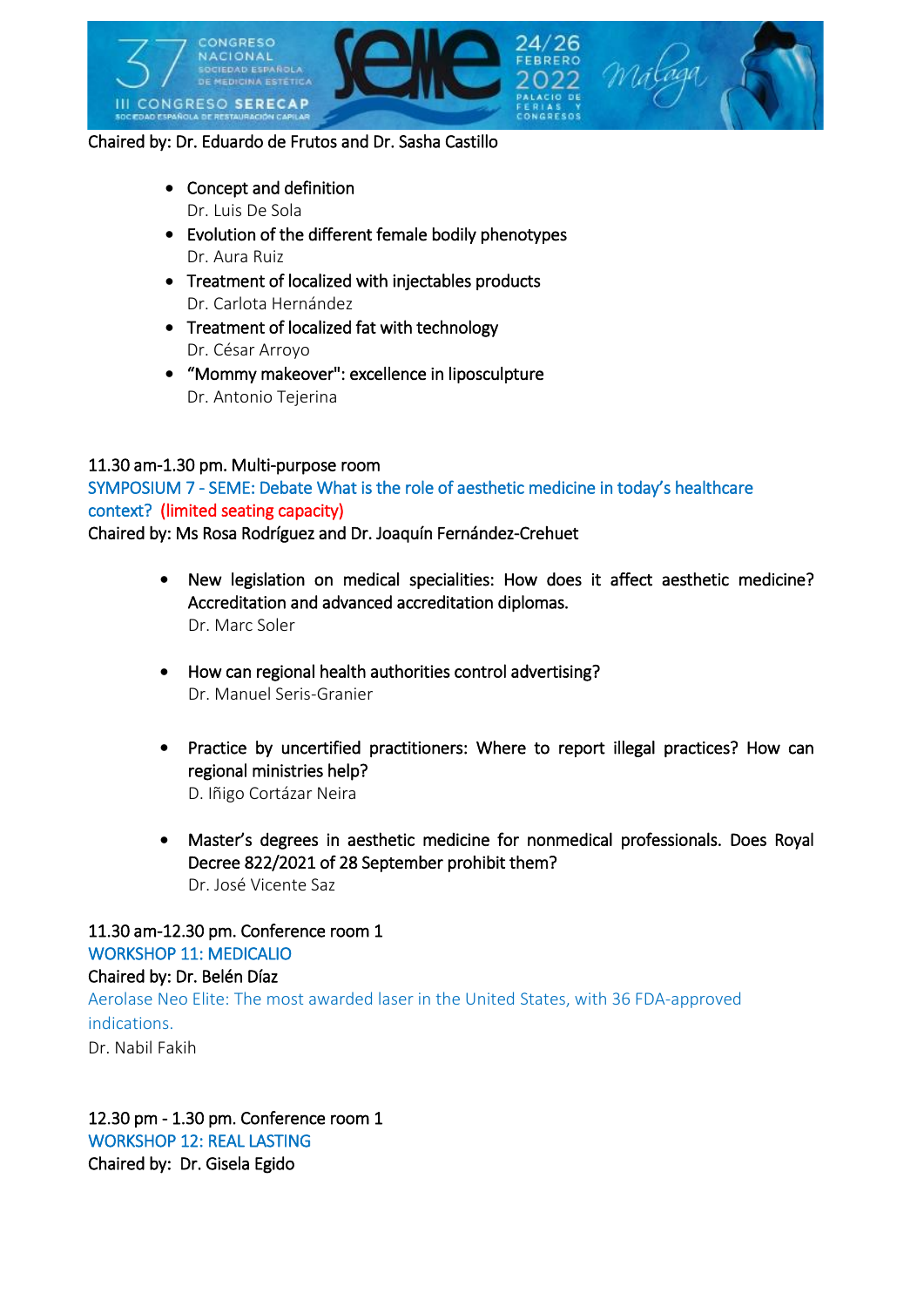

PRX-T33 SUNEKOS 200 & 1200: Applying combined regenerative techniques to a comprehensive approach to facial aesthetics Dr. María Victoria Zamorano

1.30 pm-2.00 pm Auditorium 1 Closing lecture Chaired by: Dr. Alberto Morano and Dr. Concha Obregón The forever young dream Dr. Carlos López Otín

2.00 pm-3.00 pm. Lunch break

3.00 pm-5.00 pm. Auditorium 1 SESSION IX. Debate: Multidisciplinary approach to the face**.** Chaired by: Dr. Sergio Fernández, Dr. Marisa Tirado and Dr. María del Pilar Martín

*Purpose of the session:* To provide delegates with an insight into the anatomy and aging process of the face from the point of view of different medical specialties. This should help them indicate the right aesthetic treatment for each patient or to refer them to the right specialist according to the goals pursued.

- Dermatologist: Dr. Fernando Alfageme
- Plastic surgeon: Dr. Antonio De La Fuente
- Dentist: Dr. Judith Vilardell
- Maxillofacial surgeon: Dr. Raquel Guijarro
- Oculoplastic surgeon: Dr. Concepción Romero
- ENT doctor: Dr. Paula Andrea Benítez

3.00 pm-5.00 pm. Auditorium 2 SYMPOSIUM 8: BRILL PHARMA Chaired by: Dr. Esther Mayol

Working in dangerous areas in facial and bodily aesthetic medicine. How to prevent and address cpmplications?

- What aspects should be taken into account about the area surrounding the patient's gaze? Dr. Gorka Martínez
- A risk-free approach to the perioral area Dr. Daniel Del Río
- Trigger points and problem areas in the rest of the face Dr. Enrique Fernández Romero
- What to do in our daily routine to prevent complications in bodily aesthetic medicine?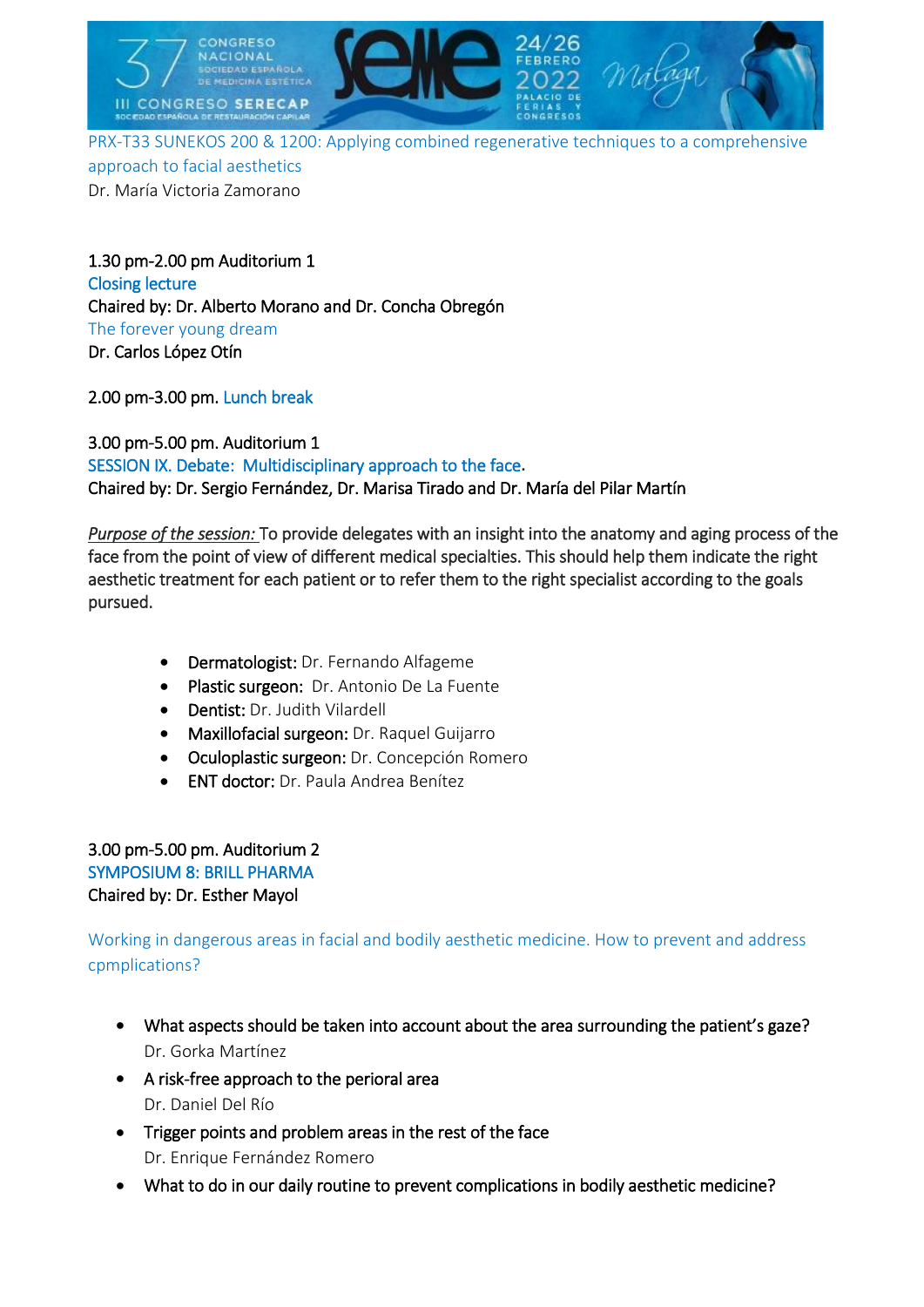

Dr. Daniel Del Río

- How to treat the different face shapes of men and women keeping complications at bay? Dr. Enrique Fernández Romero
- Treating hematomas, the most common complication in facial and body aesthetic medicine. Dr. Gorka Martínez
- Q&A. Addressing your doubts.

#### 3.00 pm-4.00 pm. Conference room 1 WORKSHOP 13: LOGDERMA

### Chaired by: Dr. Katthy de la Guardia

Lenisna & Juvelook; efficacy, safety and versatility of the new polylactic acid + hyaluronic acid microbeads

Dr. Ernesto Javier Pérez Hernández

Dr. Inmaculada González Fernández

### 4.00 pm-5.00 pm. Conference room 1 WORKSHOP 14: ECOGRAFÍAESTETICA.COM Chaired by: Dr. Inma González

Teleultrasound: Add an aesthetic ultrasonography unit to your clinic

Dr. Isabel Bové Dr. Francisco de Cabo

### 5.00 pm-6.30 pm. Auditorium 1

SESSION X. Aesthetic medicine and scientific evidence in clinical practice Chaired by: Dr. Carmen Fernández and Dr. Cristina Villanueva

- Tips to interpret scientific evidence. What do we need to know when we read a paper? Dr. Hernán Pinto
- Aesthetic alienation: Is our image losing its identity? Dr. Steven Harris
- Inventing versus innovating Dr. José Manuel Fernández
- Do we know what we do and why we do it? Dr. Enrique Lorente
- Clinical and ultrasonographic correlation of the adverse effects of filling materials. Dr. Justo Alcolea and Dr. Esther Mayol

### 5.00 pm-6.30 pm. Auditorium 2

SYMPOSIUM 9 - SEME: Introduction to aesthetic medicine: what you always wanted to know but never dared to ask.

Chaired b: Dr. Teresa Gil and Dr. Eduardo De Frutos